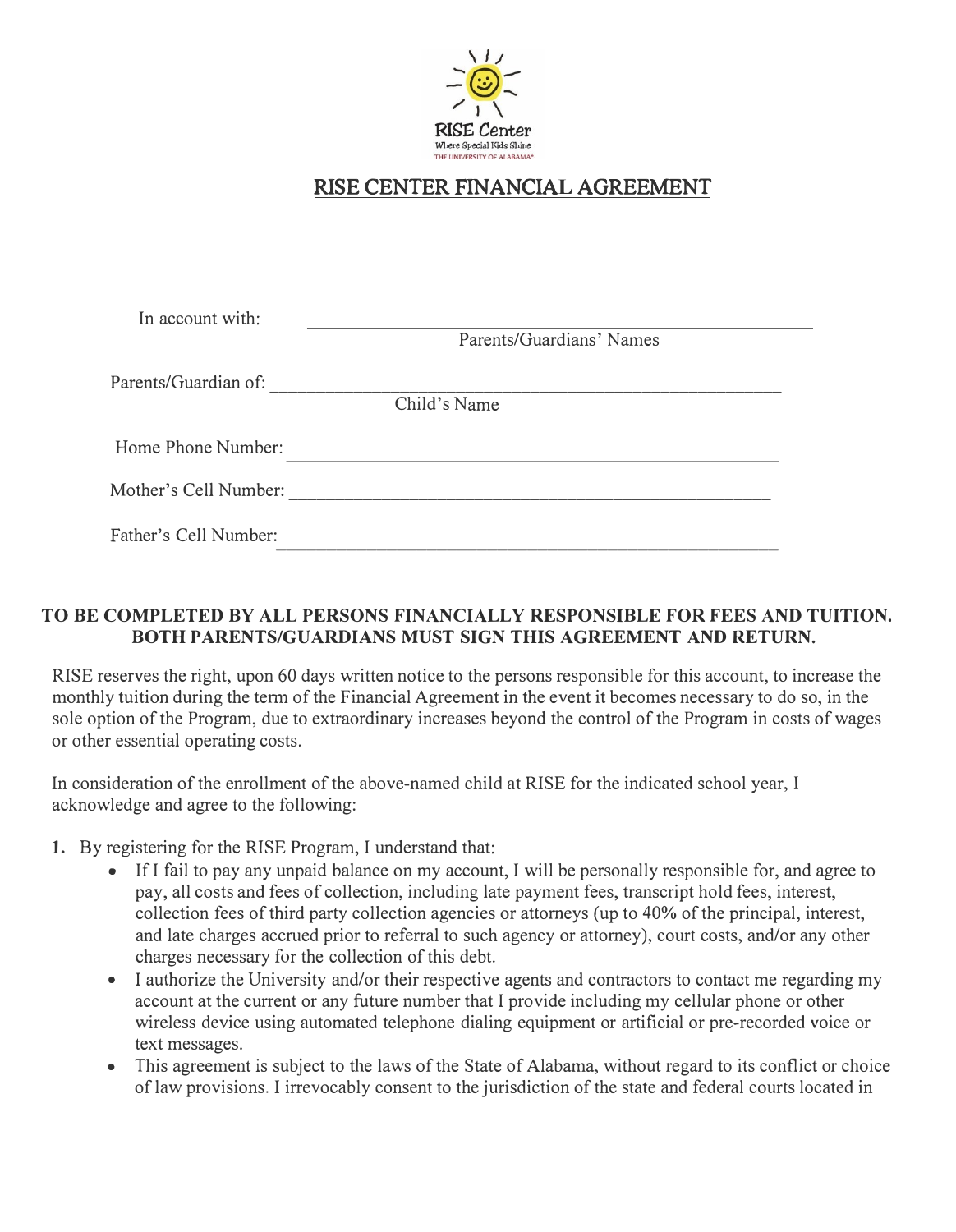Tuscaloosa County, Alabama, in any lawsuit arising out of or concerning this agreement, or the enforcement of any obligations under this agreement, including any lawsuit to collect amounts that I may owe as a result of this agreement.

## **2. TUITION AND FEES:**

# **A. Tuition**

Tuition and fees shall be paid in advance at the rates and amounts as they currently exist or as they may be revised in the future. Tuition shall be paid from the time of enrollment until the date of graduation from the program or withdrawal, provided, however, that a disenrollment form has been completed and has been given to the front office at least 10 days prior to withdrawal. If such notice is not given, tuition will be payable for an additional 10 business days after withdrawal. Tuition will not be pro-rated for extended absences or during times that RISE and/or the University of Alabama is not in session.(See RISE Center Calendar).

## **B. Late Charges**

A late fee of \$30.00 will be charged if the Student Account Services receives payment after the  $10<sup>th</sup>$  of the chargeable month.

# **3. PAYMENTS AND BILLING:**

## **A. DueDate**

Tuition must be paid monthly at Student Account Services by the 10<sup>th</sup> of each month or a late fee of \$30.00 will be added.

## **B. Billing**

Each month you will receive a bill from Student Account Services. If you are a student at The University of Alabama, this bill will reflect charges other than tuition from RISE. Payments should be made to:

> The University of Alabama Student Account Services Box 870120 Tuscaloosa, AL 35487-0120

## **MAILED PAYMENTS SHOULD BE RECEIVED BY STUDENT ACCOUNT SERVICES ON OR BEFORE THE 10™ OF THE MONTH OR A \$30.00 LATE FEE WILL BE ADDED.**

## **C. Payment By Check**

Checks should include the parent's/guardian's name, address, phone number, and CWID number. Use only the CWID number of the parent/guardian in which the account is set up at Student Account Services. **THE UNIVERSITY OF ALABAMA WILL NOT BE RESPONSIBLE FOR PAYMENTS MADE UNDER ANY OTHER CWID NUMBER OTHER THAN THE ONE PROVIDED BY THE PARENT/GUARDIAN WHICH IS SET UP AT STUDENT ACCOUNT SERVICES.**

## **D. Default**

If Student Account Services does not receive tuition, the following sanctions may be imposed: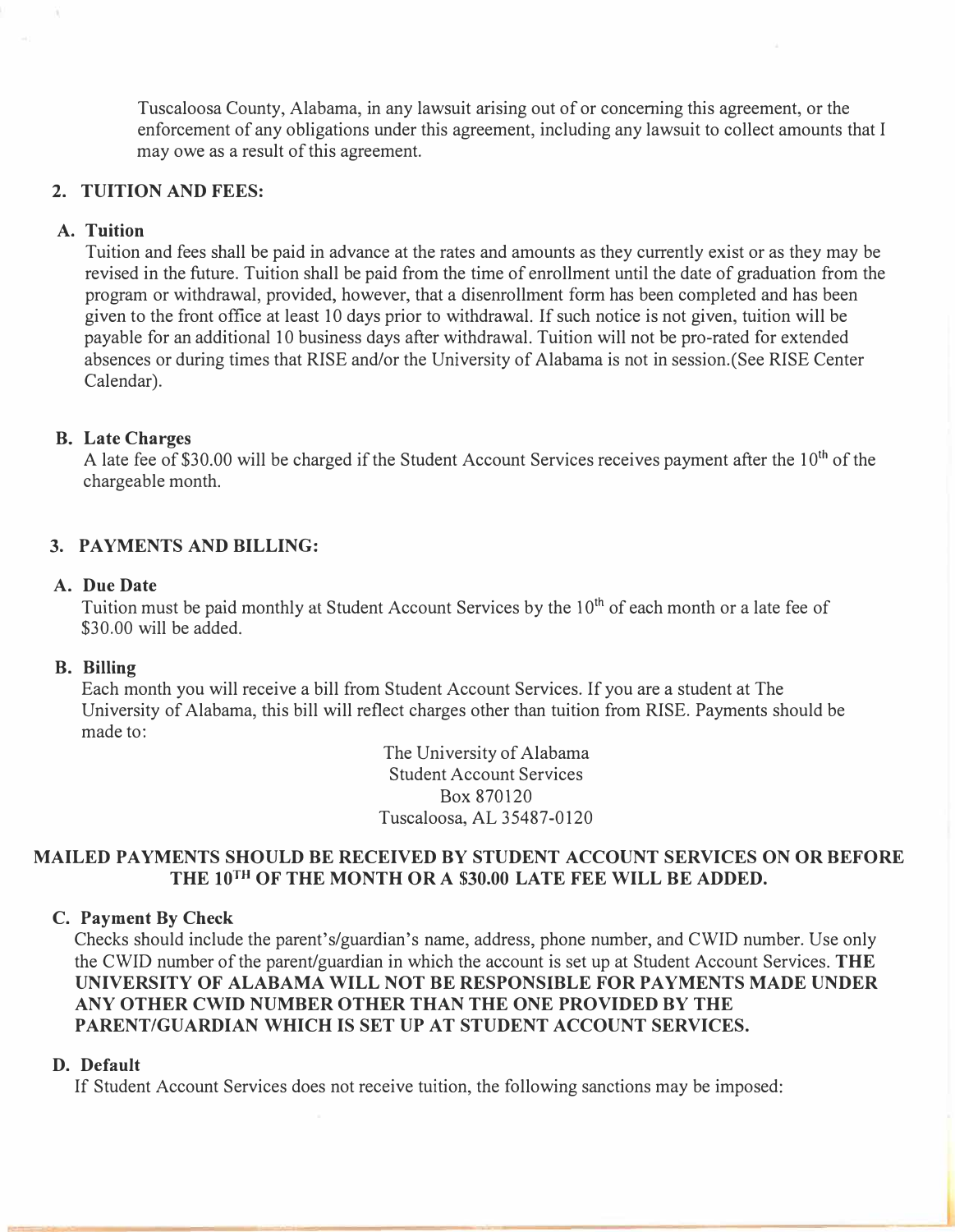Disenrollment - The child may be withdrawn from the Program. Reinstatement to the Program will be at the discretion of the RISE Director and a representative from Student Account Services.

Costs of Collection - The undersigned parent/guardian will be responsible for all costs incurred by The University of Alabama in order to collect tuition and/or fees overdue under this Agreement including, but not limited to, fees to Collection Agencies, Court costs, and attorney's fees.

## **4. WITHDRAWAL POLICY:**

Parents/Guardians may remove a child from enrollment of the Program upon 10 business days written notice delivered to RISE. A disenrollment form is provided for written notice and can be obtained in the office from the clerical assistant.

## **5. DISENROLLMENT:**

The Program reserves the right to permanently remove a child from the Program at any time for nonpayment of fees.

I hereby certify that I have read and understand all terms and conditions set forth in the Financial Agreement, and I hereby comply with all such terms and conditions. In the event of a default of any provision of the Financial Agreement, I agree to pay all reasonable costs of collection (including court costs and attorney's fees) incurred by the Program.

I understand that my obligation to pay the fees described in this Financial Agreement is unconditional and that no portion of any such fees so paid or outstanding for a particular month will be refunded or canceled, regardless of the subsequent absences, withdrawal, or dismissal of the child from the Program during such month or any portion thereof.

I understand that any cancellation of the Financial Agreement by me must be in writing and meet all conditions stated in the Withdrawal Policy as stated above, and must be acknowledged by the RISE Director.

## **ACKNOWLEDGED AND AGREED TO:**

| Mother's or Responsible Party's Signature |      | Father's or Responsible Party's Signature |      |
|-------------------------------------------|------|-------------------------------------------|------|
| Name Printed                              | Date | Name Printed                              | Date |
| Address:                                  |      |                                           |      |
|                                           |      |                                           |      |
|                                           |      |                                           |      |